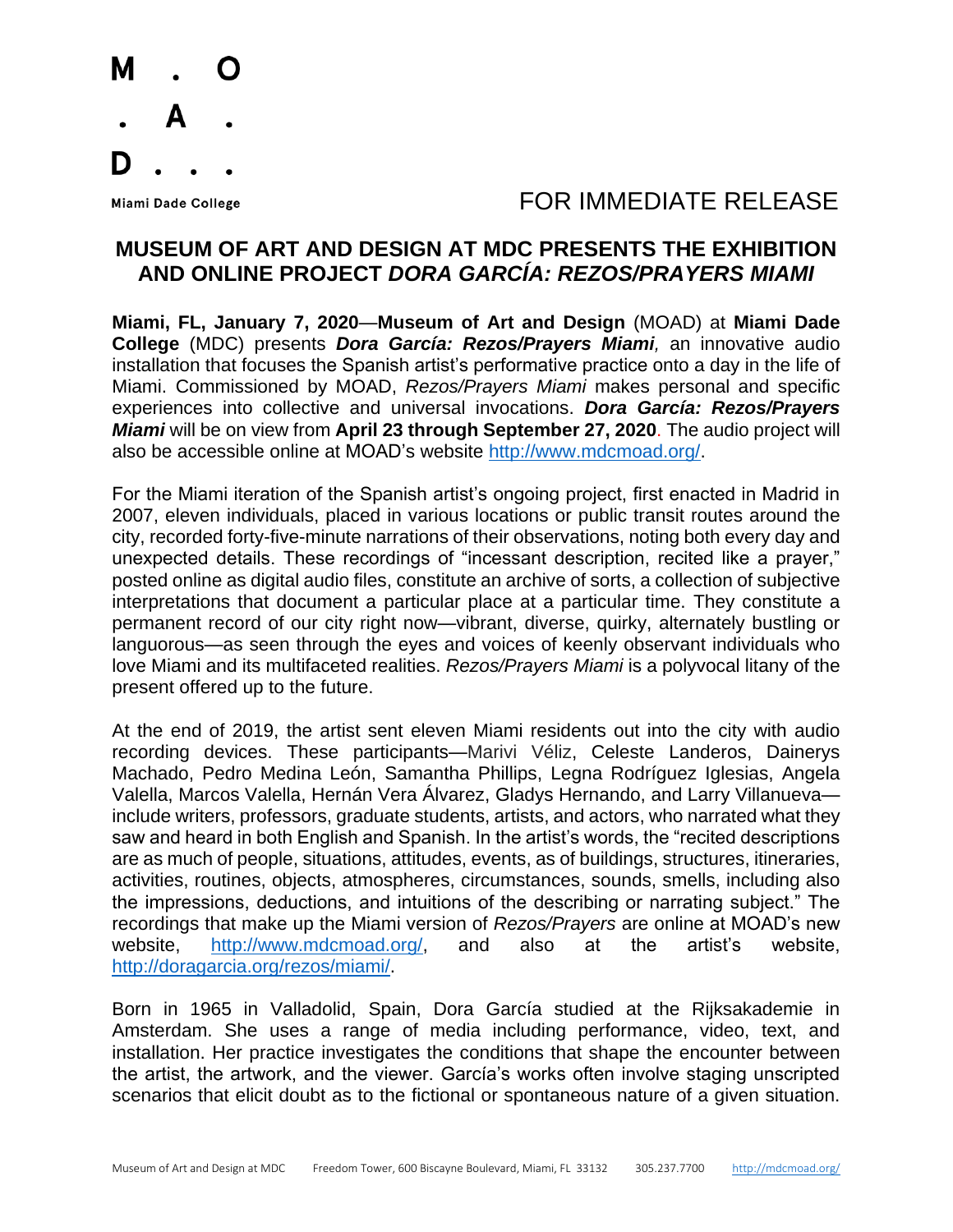

## Miami Dade College The Second Line of the Second Line of Table To Refer to Table To Release

They predetermine set rules of engagement or utilize recording devices to frame both conscious and unconscious forms of spectator participation. García's work also explores the political potential rooted in marginal positions: namely the figures of the outsider, the outcast and the outlaw, paying homage through several works to eccentric and often antiheroic personas. The artist has exhibited around the world and was included in Münster Sculpture Projects in 2007; Documenta in 2012; *There is always a cup of sea to sail in* at the São Paulo Biennial in 2010; and represented Spain in the 2011 Venice Bienale. In 2020, the first United States survey of her work will be presented by the Rose Art Museum at Brandeis University in Waltham, Massachusetts.

*Dora García: Rezos/Prayers* is organized by MOAD and curated by Rina Carvajal as part of the series *A City of the People*. It is made possible by the generous support of the Miami-Dade County Department of Cultural Affairs and the Cultural Affairs Council, the Miami-Dade County Mayor and Board of County Commissioners; and the State of Florida, Department of State, Division of Cultural Affairs and the Florida Council on Arts and Culture.

Located in Miami's National Historic Landmark Freedom Tower, the Museum of Art and Design (MOAD) at MDC offers groundbreaking exhibitions and programs that aim to foster a reimagined Miami. Exploring the challenges and opportunities we face locally and globally, MOAD convenes artists, designers, and thinkers to address the urgent questions of our time. As the flagship museum of Miami Dade College, MOAD strives to be a catalyst for action and a place that empowers people to remake their city. MOAD follows the College's lead in operating across Miami with its Museum Without Boundaries initiative, which takes place in city neighborhoods and invites everyone to be a part of the conversation.

- **WHAT:** *Dora García: Rezos/Prayers*
- **WHEN:** April 23 through September 27, 2020
- **WHERE:** Museum of Art and Design at MDC Freedom Tower 600 Biscayne Boulevard, Second Floor
- **Hours:** Wednesday: 1:00–6:00 PM; Thursday: 1:00–8:00 PM; Friday–Sunday: 1:00–6:00 PM; closed Monday and Tuesday

**Museum admission:** \$12 adults; \$8 seniors and military; \$5 students (13–17) and college students (with valid ID); free for MOAD members, MDC students, faculty, and staff, and children 12 and under.